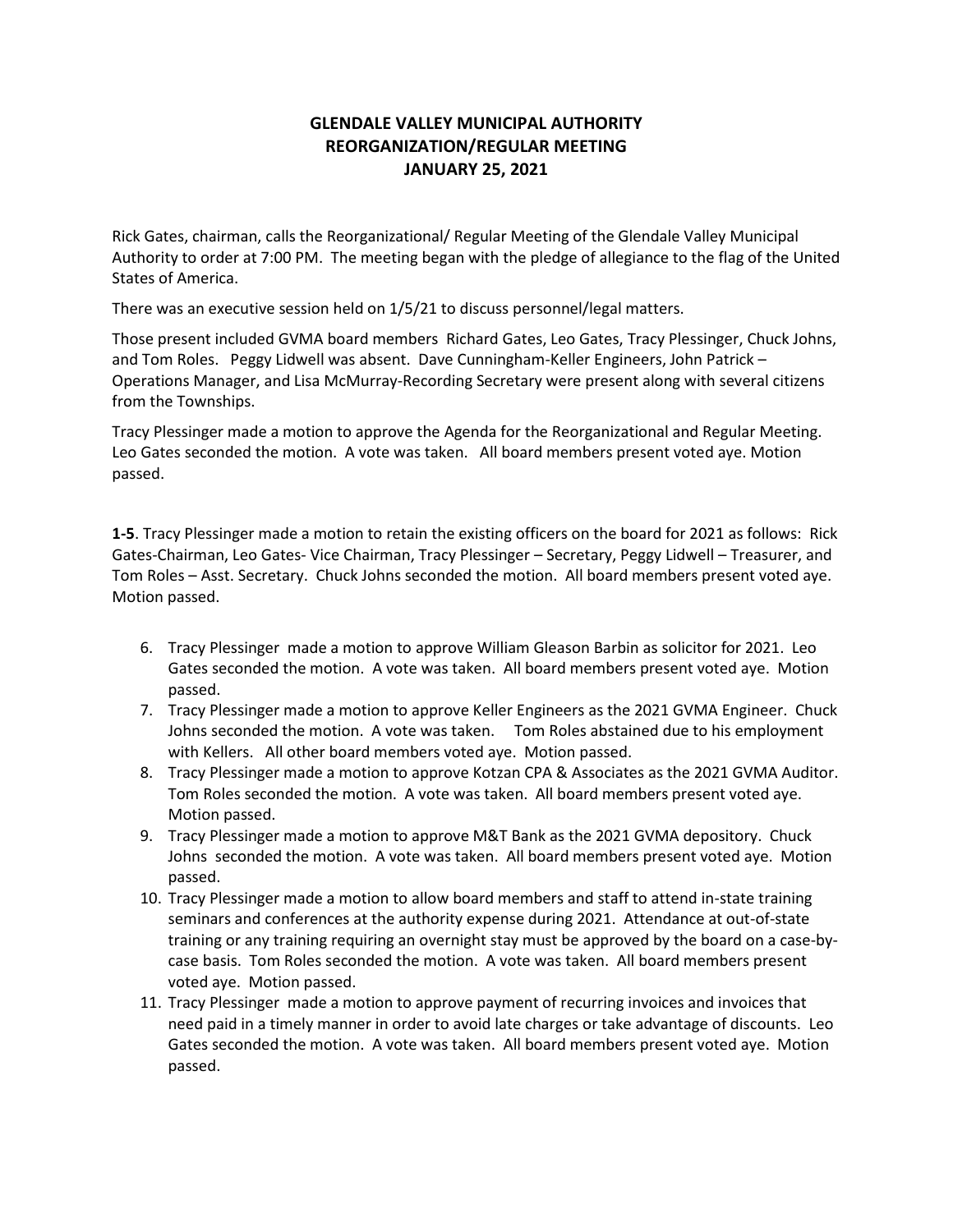12. Chuck Johns made a motion to approve signatories for all GVMA deposit accounts. All accounts require two signatures on checks. Signers are Rick Gates, Tom Roles, Peggy Lidwell, and Lisa McMurray. Tracy Plessinger seconded the motion. A vote was taken. All board members present voted aye. Motion passed.

Tracy Plessinger made a motion to adjourn the reorganizational meeting at 7:03. Leo Gates seconded the motion. A vote was taken. All board members present voted aye. Motion passed.

#### **Floor Opened for Public Comment on Agenda Items-NONE**

- A. Tom Roles made a motion to approve the December 2020 regular meeting minutes. Tracy Plessinger seconded the motion. A vote was taken. All board members present voted aye. Motion passed.
- B. Tracy Plessinger made a motion to approve Amber Barnhart changing from a full-time office employee, to the part-time position effective 1, 2021. Leo Gates seconded the motion. A vote was taken. All board members present voted aye.
- C. Tracy Plessinger made a motion to approve Katrina Smeal changing from a part-time office employee, to the full-time position effective 1, 2021. She will also need bonded. Chuck Johns seconded the motion. A vote was taken. All board members present voted aye.

## **Manager's Report**

Tracy Plessinger made a motion to approve the Manager's Report. Tom Roles seconded the motion. A vote was taken. All board members present voted aye. Motion passed.

## **Operator's Report**

Tom Roles made a motion to approve the Operator's Report. Tracy Plessinger seconded the motion. A vote was taken. All board members present voted aye. Motion passed.

#### **Engineer's Report**

Chuck Johns made a motion to approve the Engineer's Report. Tracy Plessinger seconded the motion. A vote was taken. All board members present voted aye. Motion passed.

#### **Old Business-NONE**

#### **New Business**

- A. Tracy Plessinger made a motion to enter executive session at 7:40 p.m. to discuss personnel/legal matters. Tom Roles seconded the motion. A vote was taken. All board members present voted aye. Motion passed.
- B. Tracy Plessinger made a motion to exit executive session at 8:10 p.m. Chuck Johns seconded the motion. A vote was taken. All board members present voted aye. Motion passed.